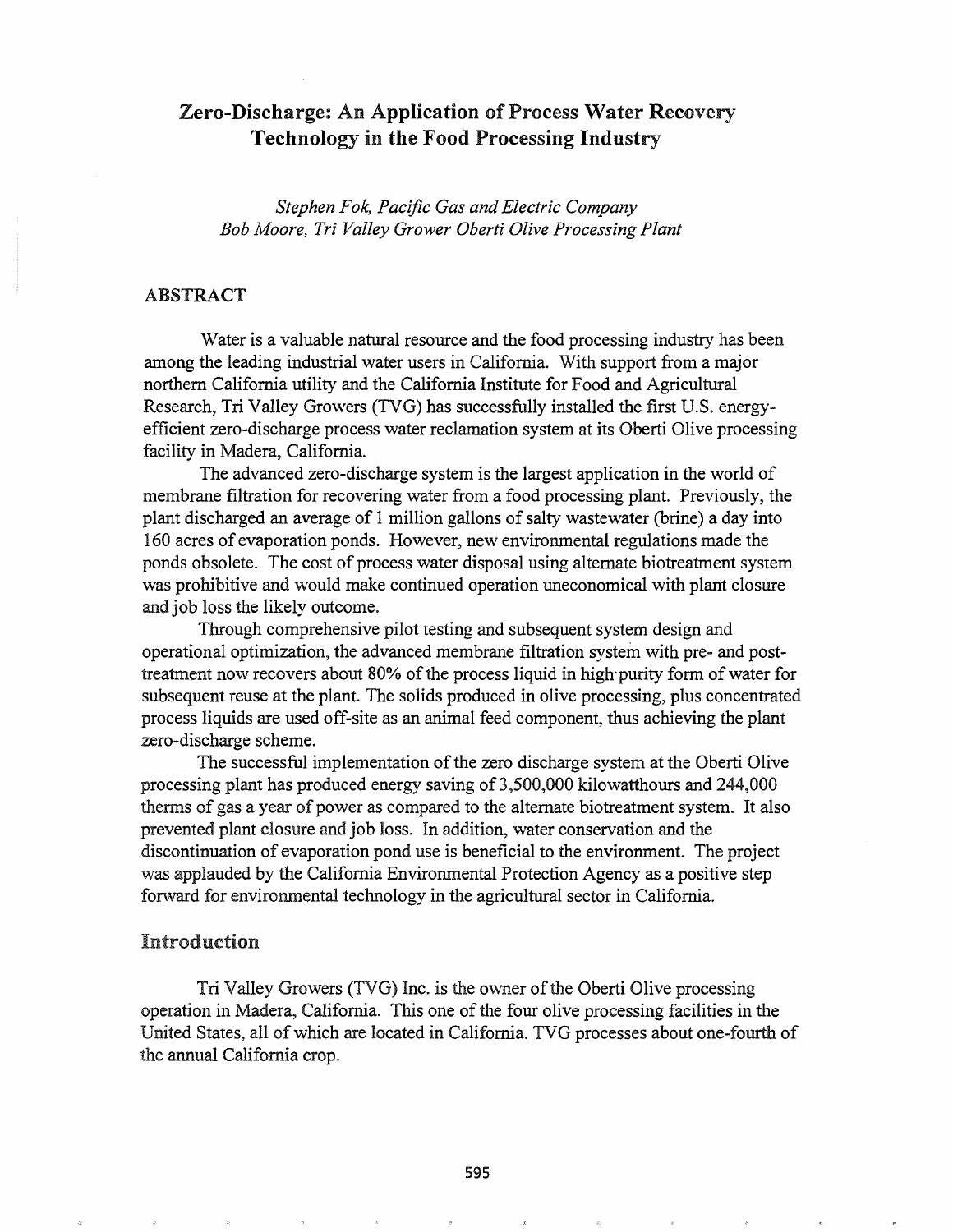Olives are stored in brine solution in more than 1,000 tanks, each capable of holding 12 to 25 tons of olives. During peak production, the plant processes 128 tons of olives per day, with a total annual production of 86.4 million cans. These olives are sold under the Oberti Olive brand as well as 130 other labels. Processing of black ripe olives requires a storage solution of one percent acid, a processing solution of one percent lye, large quantities of chemicals including salt and large volumes of water. The wastewater or brine outflow at the plant was in the order of one million gallons per day.

In 1935, when olives were first packed by the Oberti family, the accepted practice was to use clay-lined evaporation ponds for holding and disposal of the brine effluent. Over the years, the porous quality of the clay allowed seepage of the brine into the ground. In 1967, TVG purchased the olive processing plant and initiated a project to line all 160 acres of the evaporation ponds with plastic. This major project was completed after 11 years at a cost of \$6.4 million dollars.

In 1984, new regulations were adopted by the State of California covering the specifications and construction of plastic lined ponds. These regulations required the Oberti ponds be upgraded to double lining. Compliance with the new standards would have cost about \$40 million, which was not economically feasible. Plant closure and layoff of the 550 seasonal and full time employees was the imminent threat and the TVG management immediately started evaluation of all options.

Initially, the alternative that TVG was pursuing to replace the evaporation ponds was a biological treatment system which include a yeast fermentor, a bio-trickling filter, dryer, and an aerobic wastewater treatment unit. However, the high capital investment and operating costs, particularly high energy consumption of over six million kWhrs per year, were considered prohibitive and TVG continued to look at other options.

In 1991, TVG approached the Industrial Advisory Technical Committee (IATC), a team of technical experts assembled by the National Food Processors Association and the California League of Food Processors, to help the food industry address technical problems. As a member of the IATC, Pacific Gas and Electric Company participated in the study and recommendation of membrane technology to TVG. Through a tailored collaboration between Pacific Gas and Electric Company and the Electric Power Research Institute to promote energy efficient solutions to utility customers, Pacific Gas and Electric Company funded the design of a Mobile Test and Demonstration Unit (MTDU). By 1992, the MTDU was built under the direction of the Del Monte Research Center in Walnut Creek, California, consisting of a 48 foot semi-trailer complete with membrane pilot equipment and a laboratory. The California Institute of Food and Agricultural Research (CIFAR) at the University of California, Davis was chosen to operate the MTDU. Since 1991, Pacific Gas and Electric Company's Non-Residential Commercialization and Demonstration (NRCD) Program has funded the collaboration membrane demonstration at various California food processing companies. A two-month test program utilizing the MTDU started at the Oberti plant in Fall, 1992, to investigate and determine the feasibility and design specification of the appropriate type(s) of membrane and the necessary pre-treatment and post-treatment units.

This paper describes the engineering system utilizing membrane technology and including various pre-treatment and post-treatment technology for recovering the process wastewater to achieve the "zero-discharge" scheme.. Representative system performance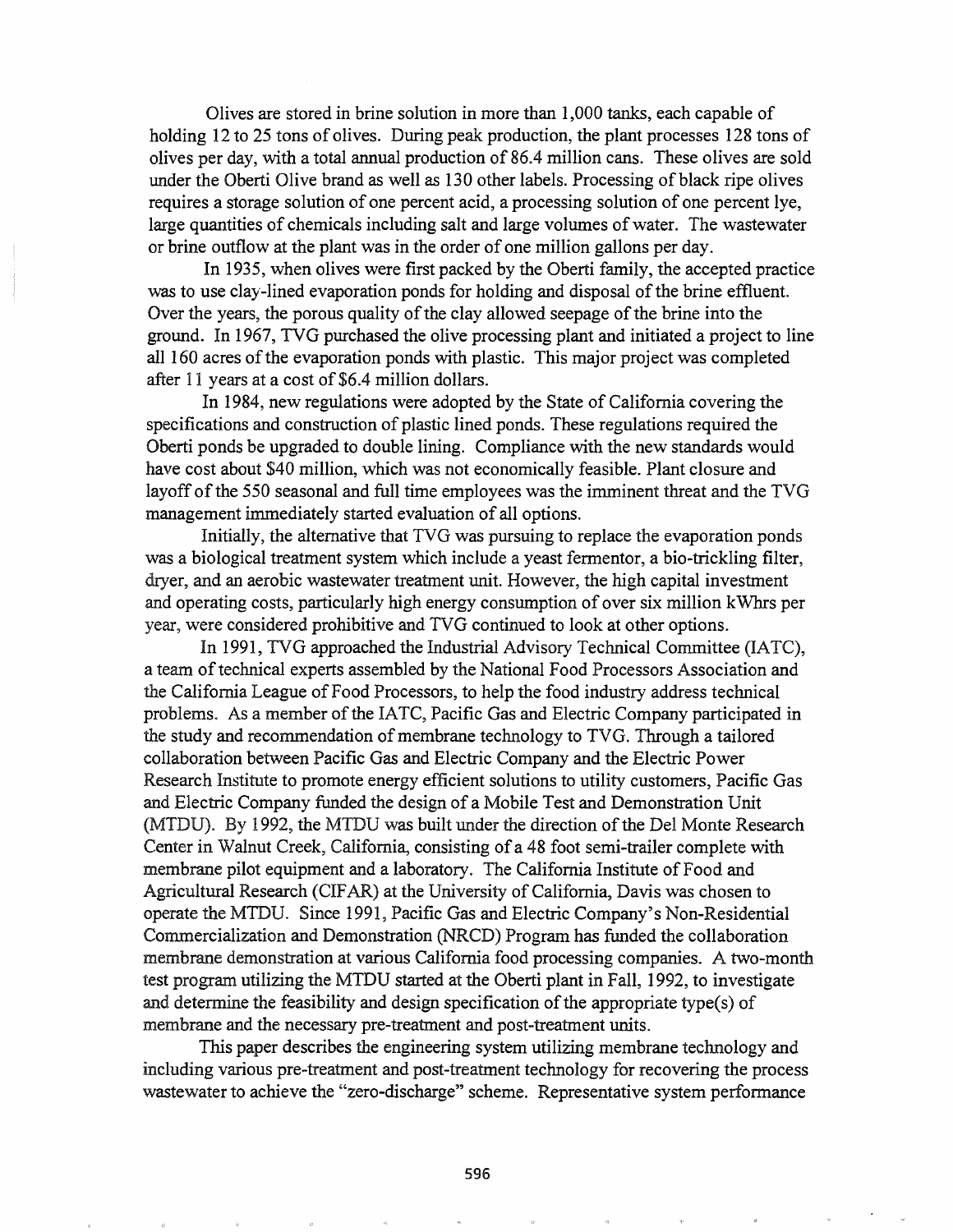and energy-saving results are reviewed and the barriers or impacts of the use of membrane technology for the food processing industry is discussed.

# Background

The MDTU was stationed at the Oberti Olive plant in the fall of 1992 for a twomonth pilot test program. Similar types of MTDU utilization occurred over the following five years during which the MTDU visited 33 food processors throughout the United States, testing the viability of membrane technologies in raisin washing, fruit canning, potato and com processing, candy and carbonated beverage manufacturing, poultry operations and dairies.

At the Oberti plant, the use of membrane technology to remove salinity, biological oxygen demand (BOD), total suspended solids, and other salt-laden materials was studied and demonstrated. The concept and the major categories of commercially available membrane processes are listed below in Figure 1.

| <b>MEMBRANE TECHNOLOGIES</b>                                                                                                                                                                                                                                                                                                                                                                                                            |                            |  |          |  |          |            |  |  |
|-----------------------------------------------------------------------------------------------------------------------------------------------------------------------------------------------------------------------------------------------------------------------------------------------------------------------------------------------------------------------------------------------------------------------------------------|----------------------------|--|----------|--|----------|------------|--|--|
| A membrane is a thin barrier or film through which solvents and solutes are selectively transported. It may<br>consist of organic polymers, ceramics, sintered metals or layers of chemicals. Application of a driving<br>force (e.g., pressure, concentration, electrical potential, etc.) forces certain components of the liquid<br>through the membrane. The spectrum of membrane permeabilities is summarized in the figure below. |                            |  |          |  |          |            |  |  |
| As the size of the particles captured decreases, the pressure (and thereby the energy) needed to drive the<br>permeate through the membrane increases. Microfiltration requires only from 1 to 25 psi; ultrafiltration<br>requires 20 to 200 psi; reverse osmosis requires from 400 to 800psi.<br>Size, Microns<br>0.001<br>0.01                                                                                                        |                            |  |          |  |          |            |  |  |
| Microfiltration                                                                                                                                                                                                                                                                                                                                                                                                                         |                            |  |          |  |          |            |  |  |
| Ultrafiltration                                                                                                                                                                                                                                                                                                                                                                                                                         |                            |  |          |  | Flour    | Human Hair |  |  |
|                                                                                                                                                                                                                                                                                                                                                                                                                                         |                            |  | Virus    |  | Bacteria |            |  |  |
| Nanofiltration                                                                                                                                                                                                                                                                                                                                                                                                                          |                            |  | Proteins |  |          |            |  |  |
| ∦Reverse Osmosis                                                                                                                                                                                                                                                                                                                                                                                                                        | Salts<br><b>Metal lons</b> |  | Sugars   |  |          |            |  |  |

# Figure 1. Spectrum of Membrane Performance

In any membrane process, the presence of suspended solids or oils could cause maintenance problems. Appropriate pre-treatment and/or post-treatment units may be necessary, e.g., sand filters, centrifuger, coagulators. Generally, the costs for membrane technologies range from \$30 to more than \$2,000 per million gallons treated. Based on results of various research collaborations, Pacific Gas and Electric Company has compiled a Technology Matrix (Matrix) as shown in Figure 2, which is a useful screening tool to assess various commercially available membrane-related technologies.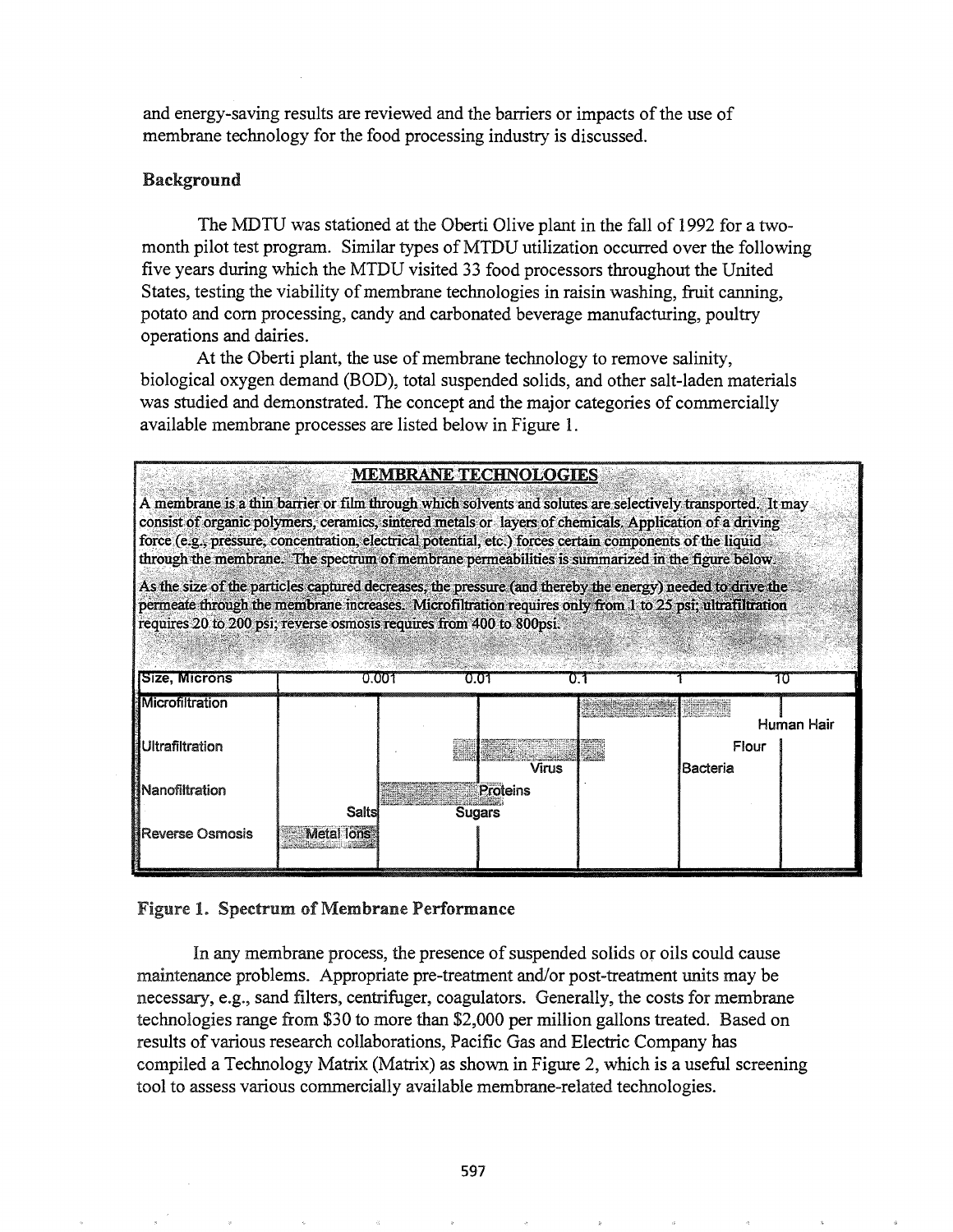|                           |                                   | <b>DESCRIPTION</b>                                                                                                    | <b>SOME TYPICAL</b>                                                                                                                                                                                                                                                                                                                                                               | <b>INDUSTRIES</b>                                                                                | <b>ADVANTAGES</b>                                                                                                                                                               | <b>LIMITATIONS</b>                                                                                                                                                                             | <b>PROCESS</b>                                                                                                         | <b>CAPITAL</b>                                                   | <b>ENERGY</b>                                                 | <b>OPERATING</b>            | <b>MAINTENANCE</b>                                                                                                         | <b>REUSE OF</b>                                                                                                                  | reuse of                                                                        |
|---------------------------|-----------------------------------|-----------------------------------------------------------------------------------------------------------------------|-----------------------------------------------------------------------------------------------------------------------------------------------------------------------------------------------------------------------------------------------------------------------------------------------------------------------------------------------------------------------------------|--------------------------------------------------------------------------------------------------|---------------------------------------------------------------------------------------------------------------------------------------------------------------------------------|------------------------------------------------------------------------------------------------------------------------------------------------------------------------------------------------|------------------------------------------------------------------------------------------------------------------------|------------------------------------------------------------------|---------------------------------------------------------------|-----------------------------|----------------------------------------------------------------------------------------------------------------------------|----------------------------------------------------------------------------------------------------------------------------------|---------------------------------------------------------------------------------|
|                           |                                   |                                                                                                                       | <b>APPLICATIONS</b>                                                                                                                                                                                                                                                                                                                                                               |                                                                                                  |                                                                                                                                                                                 |                                                                                                                                                                                                | <b>MATURITY</b><br>(years in                                                                                           | <b>COSTS</b><br>(in \$1.000)                                     | <b>CONSUMPTION</b><br>(in kWh/                                | LABOR<br>(man-              | PARTS AND<br>CHEM. COSTS                                                                                                   | RY-<br><b>PRODUCTS</b>                                                                                                           | <b>WATER</b>                                                                    |
|                           |                                   |                                                                                                                       |                                                                                                                                                                                                                                                                                                                                                                                   |                                                                                                  |                                                                                                                                                                                 |                                                                                                                                                                                                | industrial                                                                                                             |                                                                  | 1,000 gal)                                                    | hrs/day)                    | (\$1,000/year)                                                                                                             |                                                                                                                                  |                                                                                 |
|                           |                                   |                                                                                                                       |                                                                                                                                                                                                                                                                                                                                                                                   |                                                                                                  |                                                                                                                                                                                 |                                                                                                                                                                                                | applications)                                                                                                          |                                                                  | Based on a system flow rate of 100 gpm                        |                             |                                                                                                                            |                                                                                                                                  |                                                                                 |
|                           | <b>SCREENS</b>                    | wedge wire, woven, or<br><b>perforated metal</b>                                                                      | removal of large solids                                                                                                                                                                                                                                                                                                                                                           | wide<br>applications                                                                             | some screens offer self cleaning<br>features                                                                                                                                    | shape and size of particles<br>(>20 microns)                                                                                                                                                   | <b>Established</b><br>>100)                                                                                            | low<br>$(10 - 25)$                                               | Very low<br>(0.005 - 0.01)                                    | very low<br>$(0.1 - 0.5)$   | low<br>$(0.2 - 0.5)$                                                                                                       | animal feed                                                                                                                      | may require<br>further treatment                                                |
| <b>FILTRATIN</b>          | <b>CYCLONIC</b><br>SEPARATOR      | Centrifugal separation of<br>dense particles                                                                          | silt and sand removal                                                                                                                                                                                                                                                                                                                                                             | wide<br>applications                                                                             | low space requirements<br>12)<br>no moving parts                                                                                                                                | solids density<br>inorganic particles<br>only                                                                                                                                                  | established<br>(>100)                                                                                                  | very low<br>$(0.6 - 3)$                                          | negligible                                                    | negligible                  | negligible                                                                                                                 | possible value<br>of recovered<br>solids                                                                                         | may require<br>further treatment                                                |
| COARSE                    | Sánd<br>FILTER                    | liquid is filtered through a<br>bed of sand and often<br>another media like<br>anthracite                             | prefiltration before<br>mambrane applications<br>final filtration before<br>release of water into the<br>environment                                                                                                                                                                                                                                                              | drinking waler,<br>sewage water<br>industries                                                    | lowest cost removal of fine<br>particles down to 10 microns.<br>self cleaning features                                                                                          | sand filters do not<br>work well with FOG<br>containing water<br>2) backflushing required                                                                                                      | established<br>technology<br>(>100)                                                                                    | low<br>$(5 - 20)$                                                | very low<br>$(0.005 - 0.01)$<br>(e.g. for air lift<br>blower) | very low<br>$(0.5 - 1)$     | юw<br>$(0.2 - 0.5)$                                                                                                        | requires<br>further<br>treatment<br>before reuse                                                                                 | may require<br>further<br>treatment<br>before reuse                             |
| <b>MEMBRANE PROCESSES</b> | <b>MICRO</b><br><b>FILTRATION</b> | cross-flow principle<br>varticle size range:<br>$0.05 - 5$ microns                                                    | removal of coarser<br>suspended solids and bacteria<br>pretreatment before other<br>technologies                                                                                                                                                                                                                                                                                  | wide<br>applications                                                                             | high flux rates<br>low operating pressure<br>prefiltration treatment<br>before nanofiltration or RO                                                                             | permeate still high in<br><b>TDS &amp; BOD</b><br>retentate may need<br>further concentration                                                                                                  | newer<br>technology,<br>$-25)$<br>expanding<br>applications                                                            | medium<br>$(100 - 500)$<br>upper end<br>for ceramic<br>membranes | medium<br>$(15 - 25)$                                         | medium<br>(1 - 2)           | High (25 - 75)<br>for parts and<br>membrane re<br>$placement - 12$<br>B) for cleaning                                      | 1)<br>feed<br>ry of<br>valuable<br>solids                                                                                        | animal Himited use<br>(e.g. for floor<br>recove (cleaning)                      |
|                           | <b>ULTRA</b><br><b>FILTRATION</b> | cross-flow principle<br>molecular range:<br>10k - 550k Dalton<br>(Daiton = Molecular<br>Weight<br>Cut Off             | 1)removing oil<br>2) recycling emulsions in metal<br>forming<br>3) recovery of caustics or acids for<br>reuse in cleaning systems<br>4) concentration of whey solids<br>5) suice and wine clarification<br>6) recycling of stack scrubber water<br>7)E-coat paint recovery<br>8) Recycling of bacteria in<br>membrane bio reactors<br>9}pretreatment before other<br>technologies | food processing<br>textiles<br>metal working<br>pharmaceutical<br>pulp & paper<br>bio-industries | will remove all TSS. FOG<br>and some BOD<br>excellent pretreatment<br>before nanofiltration or RO                                                                               | will not remove TDS<br>or eliminate BOD<br>retentate may need<br>further<br>concentration                                                                                                      | newer<br>technology,<br>$-25)$<br>expanding<br>applications<br>ongoing new<br>membrane and<br>equipment<br>development | high<br>(125 - 350)                                              | high<br>(15 - 30)                                             | medium<br>$(2 - 3)$         | $\frac{\text{High}}{\text{(30 - 100)}}$ for parts<br>and membrane<br>replacement<br>$(2 - 8)$<br>for cleaning<br>chemicals | Janimal feed<br>2) reuse of<br>loaint<br>3)recovery of<br>valuable solids<br>4) recovery of<br>metals<br>5) reuse of<br>starches | for rinsing,<br>washing                                                         |
|                           | OVAV<br><b>FILTRATION</b>         | cross-flow principle<br>molecular range:<br>300 - 1k Dalton<br>(Dalton = Molecular<br>Weight<br>Cut Off)              | 1)BOD reduction in sugary streams<br>2) separation of sugars with<br>different molecular weights<br>3) desalting of whey products<br>4) acid recovery in metal finishing<br>5) dve removal from textile water<br>6) ethylene glycol reclamation                                                                                                                                   | food processing<br>textiles<br>metal working<br>pharmaceutical<br>pulo & paper<br>bio-industries | 1) separation based on particle size<br>2) will remove all suspended solids<br>and most dissolved large<br>3) molecules like sugar<br>4) lower capital costs than RO<br>systems | 1) will leak small amounts of<br>dissolved solids<br>2) lower retentate<br>concentration than with RO<br>3) will not remove salts<br>4) retentate may need further<br>concentration            | new<br>technology<br>- 10)<br>ongoing new<br>membrane and<br>equipment<br>development                                  | high<br>$(150 - 400)$                                            | high<br>(15 - 30)                                             | medium<br>$(2 - 3)$         | High<br>(30 - 100) for parts<br>and membrane<br>replacement<br>$+(2-3)$<br>for cleaning<br>chemicals                       | I)animal feed<br>2irecovery of<br>valuable solids<br>3) reuse of<br>sugars                                                       | reusable<br>(may contain<br>salts and<br>traces of<br>dissolved<br>solids)      |
|                           | <b>REVERSE</b><br><b>OSMOSIS</b>  | cross-flow principle<br>range:<br>99.5% pure water up to<br>300 Dalton<br>(Dalton = Molecular<br>Weight<br>Cut Off)   | 1) polishing evaporator condensate<br>before reuse<br>2) preconcentration of juices<br>before evaporator<br>3) sugar recovery in candy mfg.<br>4) fandfill leachate treatment<br>5) hardness, sulfates and nitrates<br>removal<br>6) replace ion exchange in H2O<br>softeners<br>7) boiler feed water treatment                                                                   | food processing<br>pharmaceutical<br>bio-Industry<br>electronics<br>industrv                     | will remove all dissolved<br>solids<br> 2)<br>gentle handling of product<br>due to low temperatures<br>cost effective over other<br>systems at low solids<br>concentrations.    | max. achievable<br>concentration limited by<br>osmotic pressure (< 20%<br>TDS)<br>current RO<br>21<br>membranes cannot<br>tolerate any chlorine<br>retentate may need<br>further concentration | newer (25)<br>technology.<br>expanding<br>applications<br>ongoing new<br>membrane and<br>equipment<br>development      | high<br>(150 - 450)                                              | high<br>(20 - 40)                                             | medium<br>$(2 - 3)$         | High<br>(35 - 125) for parts<br>and membrane<br>replacement<br>+ (2 - 8)<br>for cleaning<br>chemicals                      | I ) animal feed<br>2) recovery of<br>valuable solids<br>3) reuse of<br>sugars                                                    | fully<br>recyclable and<br>I reusable water                                     |
| <b>CENTRIFUGE</b>         | <b>IDECANTER</b>                  | Removal of dense<br>particles, oil.<br>article size: > 2 microns<br>q-force: < 3,500g<br>uses vertical bowl           | 1) wine and juice clarification<br>2) pressed vegetable oils<br>3) coffee, tea extract<br>4) chemicals, dyestuffs, pigments<br>5) rendering processes<br>6) edible fals                                                                                                                                                                                                           | food processing,<br>chemical<br>pharmaceutical,<br>oil, metal, and<br>textile<br>industries      | can handle high initial solid<br>content (up to 60% by volume)<br>2)<br>low space requirements                                                                                  | Separation by density limits<br>areas of application                                                                                                                                           | established<br>technology<br>( > 75)                                                                                   | high<br>(225 - 275)                                              | medium<br>$(3.0 - 5.0)$                                       | low<br>$(0.5 - 1.5)$        | medium<br>(2 - 4) for parts<br>(bearing,<br>scroll screw<br>replacement)                                                   | feed<br>fat<br>recovery                                                                                                          | animal I not reusable<br>without<br>further<br>treatment                        |
|                           | (bowl type)                       | DE-SLUDGER Removal of dense<br>particles, oil.<br>a-force: < 60,000g<br>uses horizontal cylinder                      | 1)cheese manufacturing<br>2) rendering processes<br>Particle size: >0.5 microns (3) juice and wine operations<br>separation.<br>4) marine application<br>5) oil separation fish industry<br>6) bio tech applications<br>7) starch industry<br>8) chemical and mining industry<br>9) pharmaceutical industry                                                                       | food processing,<br>chemical,<br>pharmaceutical.<br>oil, metal, textile<br>industries            | low space requirements<br>sanitary operation                                                                                                                                    | Separation by density limits<br>Areas of application. Will<br>remove more suspended<br>solids than a decanter due to<br>higher g-forces                                                        | established<br>technology<br>>75                                                                                       | high<br>(275 - 300)                                              | medium<br>$(3.5 - 4.5)$                                       | low<br>$(0.5 - 1.5)$        | medium<br>(2 - 5) for parts<br>(bearing, gasket<br>replacement)                                                            | Fat.<br>dye, crystal<br>recovery<br>feed                                                                                         | potentially<br>I reusable water<br>(but may contain<br>animal dissolved solids) |
|                           | BASKET<br>centri-<br><b>FUGE</b>  | removes dense particles<br>particle size: >1-5 microns<br>g-force: < 800g<br>uses wire mesh or<br>perforated cylinder | copper fines recovery from<br>slurries<br>high purity pharmaceuticals<br>chemical recovery which<br>require a washing process                                                                                                                                                                                                                                                     | chemical<br>pharmaceutical,<br>mining (mineral<br>and coal)<br>industries                        | achieve high solids in the<br>range of 85 - 92%<br>washing operation possible<br>3)<br>sanitary operation                                                                       | not very effective<br>below 20% solids (by<br>vol.) in incoming stream<br>batchwise operation                                                                                                  | Established<br>technology<br>(>50)                                                                                     | High<br>(250-300)                                                | High<br>$(6 - 12)$                                            | very low<br>$(0.25 - 0.75)$ | <b>OW</b><br>(0.5 - 1.5) for parts the desired                                                                             | the solids are<br>end<br>product                                                                                                 | not reusable<br>without further<br>treatment                                    |

|  |  |  |  |  | Figure 2. Treatment Technology Matrix for Industrial Process Water (© Pacific Gas and Electric Company. V.1.1, Oct.98. All rights reserved.) |
|--|--|--|--|--|----------------------------------------------------------------------------------------------------------------------------------------------|
|--|--|--|--|--|----------------------------------------------------------------------------------------------------------------------------------------------|

**598** 

 $\sim$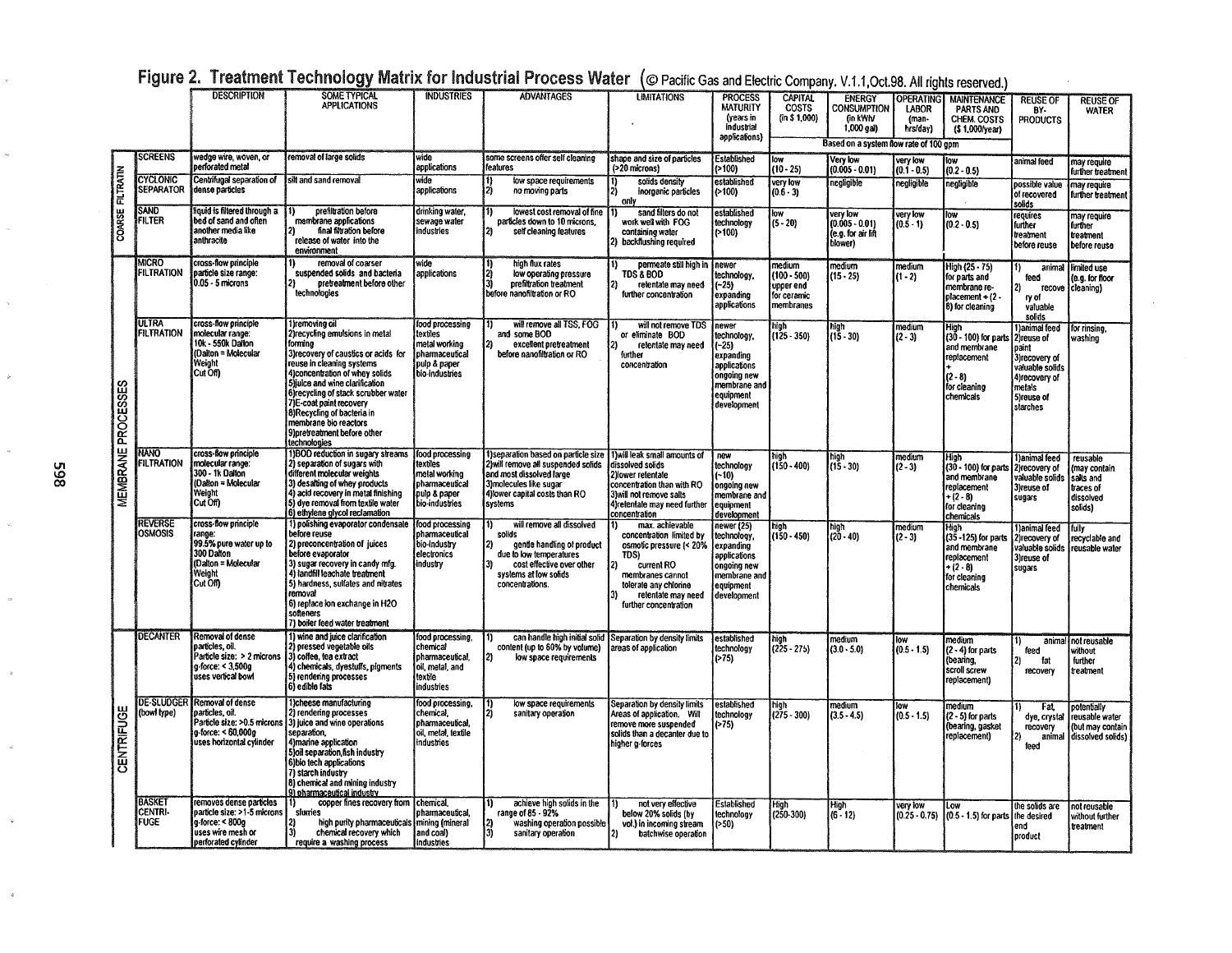|                       |                                                                                                       | <b>DESCRIPTION</b>                                                                                                                                                           | <b>SOME TYPICAL</b><br>APPLICATIONS                                                                                                                                                                                                                                                                                                                                                                                                      | <b>INDUSTRIES</b>                                                                                                         | <b>ADVANTAGES</b>                                                                                                                                                                                                                       | <b>LIMITATIONS</b>                                                                                                                                                                                                                                     | <b>PROCESS</b><br>MATURITY<br>(years in<br>industrial<br>applications)                   | <b>CAPITAL</b><br><b>COSTS</b><br>(in \$ 1,000)                                                               | <b>ENERGY</b><br>Consumption<br>(in kWIV<br>$1,000$ gal)<br>Based on a system flow rate of 100 gpm       | <b>OPERATING</b><br><b>LABOR</b><br>(man-<br>hrs/day)            | <b>MAINTENANCE</b><br>PARTS AND<br>CHEM. COSTS<br>$(51,000$ /year)                                                          | <b>REUSE OF</b><br><b>BY-PRODUCTS</b>                                 | <b>REUSE OF</b><br><b>WATER</b>                                                                                                                                    |
|-----------------------|-------------------------------------------------------------------------------------------------------|------------------------------------------------------------------------------------------------------------------------------------------------------------------------------|------------------------------------------------------------------------------------------------------------------------------------------------------------------------------------------------------------------------------------------------------------------------------------------------------------------------------------------------------------------------------------------------------------------------------------------|---------------------------------------------------------------------------------------------------------------------------|-----------------------------------------------------------------------------------------------------------------------------------------------------------------------------------------------------------------------------------------|--------------------------------------------------------------------------------------------------------------------------------------------------------------------------------------------------------------------------------------------------------|------------------------------------------------------------------------------------------|---------------------------------------------------------------------------------------------------------------|----------------------------------------------------------------------------------------------------------|------------------------------------------------------------------|-----------------------------------------------------------------------------------------------------------------------------|-----------------------------------------------------------------------|--------------------------------------------------------------------------------------------------------------------------------------------------------------------|
|                       | <b>DISSOLVED</b><br>(DAF)                                                                             | Air is dissolved under<br>AIR FLOTATION pressure into water<br>Bubbles carry the<br>solids to the surface<br>forming a sludge that<br>is skimmed off.                        | <b>FOG and suspended solids</b><br>removal in vegetable, meat and poultry I meat, poultry, fish,<br>processing, bakeries, salad dressing,<br>and prepared food operations<br>water treatment before land<br>applications                                                                                                                                                                                                                 | food industries like<br>dairy and bakenes;<br>tanneries, pulp &<br>paper, laundries,<br>automotive                        | simple operation<br>sludge with up to 20% solids<br>Is obtainable<br>31<br>works very well on waste<br>streams with high FOG levels                                                                                                     | needs pH adjustment additio<br>of coagulating and flocculating<br>chemicals<br>will not remove dissolved<br>solids<br>flow equalization required                                                                                                       | established<br>technology<br>(>50)<br>still expanding<br>into new<br>applications        | medium<br>$(50 - 70)$<br>(12 - 25)<br>for tanks.<br>pumps etc.                                                | $(0.5 - 0.9)$                                                                                            | medium<br>$(1 - 2)$                                              | High (0.6 - 0.8)<br>for parts +<br>(15<br>- 60) for<br>coagulating &<br>flocculating<br>chemicals                           | animal feed                                                           | irrigation as is,<br>needs further<br>treatment for<br>food applications                                                                                           |
| COAGULATION PROCESSES | GAS<br><b>FLOTATION</b><br>(AGF)                                                                      | <b>ACCELERATED Pressurized air is</b><br>injected into a water<br>vortex through a porous<br>tube causing the<br>controlled creation of<br>micro bubbles                     | FOG & suspended solids<br>removal in vegetable, meat and<br>poultry processing, bakeries,<br>salad dressing, prepared foods<br>water treatment before land<br>applications                                                                                                                                                                                                                                                               | food industries like<br>meat, poultry, fish,<br>dairy and bakenes;<br>tanneries, pulp &<br>paper laundries.<br>automotive | smaller size than DAF for<br>some throughput with lower<br>equipment and chemical costs<br>may run without chemicals<br>13)<br>multistage design                                                                                        | may need oH adjustment<br>addition of coagulating and<br>flocculating chemicals<br>slightly higher energy costs<br>than DAF                                                                                                                            | new emerging<br>technology<br>(~5)<br>with many new<br>applications                      | medium<br>$(30 - 50)$<br>plus<br>$(12 - 25)$ for<br>tanks, pumps<br>elc                                       | medium<br>$(1.5 - 2.5)$                                                                                  | medium<br>$(1 - 2)$                                              | medium<br>$(0.6 - 0.8)$ for<br>parts<br>$(7 - 30)$ for<br>chemicals                                                         | animal feed                                                           | irrigation as is.<br>needs further<br>treatment for<br>food applications                                                                                           |
|                       | <b>INDUCED AIR</b><br>FLOTATION<br>(IAF)                                                              | <b>Creates bubbles</b><br>through mixing with air<br>and cavitation using a<br>high speed impeller                                                                           | Potentially same applications as<br>Dissolved air fiotation shown above                                                                                                                                                                                                                                                                                                                                                                  | Same industries<br>as with dissolved<br>air flotation shown<br>above                                                      | !1]<br>simple design<br>12<br>easy operation                                                                                                                                                                                            | slightly lower efficiency<br>versus AGF<br>needs chemicals<br>space requirements as DAF                                                                                                                                                                | $(-20)$                                                                                  | Medium (40 -<br>$ 60\rangle +  12\rangle -  25\rangle    0.3\rangle -  0.5\rangle$<br>for tanks,<br>pumps etc | llow                                                                                                     | medium<br>$(0.5 - 1.0)$                                          | High (0.5 - 0.7)<br>for parts<br>$(15 - 60)$ for<br>chemicals                                                               | animal feed                                                           | irrigation as is,<br>needs further<br>treatment for<br>lood applications                                                                                           |
|                       | <b>ELECTRO-</b><br><b>COAGULATION</b><br>(EC)                                                         | An electric current<br>between 2 sacrificial<br>electrodes induces a<br>chemical reaction in<br>water                                                                        | 1) reduction of heavy metals, oils,<br>silica clay, hardness<br>2) recycling wash waters from<br>automotive steam cleaners<br>3) water recycling in metal finishing                                                                                                                                                                                                                                                                      | chemical<br>pharmaceutical,<br>oil, metal, printing<br>textile industries                                                 | produces non water soluble.<br>non-hazardous sludge<br>no or reduced addition of<br>21<br>coagulants or flocculants                                                                                                                     | will not remove non-jonic or<br>mono-valent compounds<br>requires periodic replacement (~15)<br>of the sacrificial electrodes                                                                                                                          | New<br>technology                                                                        | high<br>(220-260)<br>plus (50 - 75)<br>for clarifier.<br>tanks, pumps                                         | medium<br>[(4 - 10)                                                                                      | medium<br>$(2 - 3)$                                              | hinh<br>(12 - 20) for<br>parts<br>(replacement<br>or electrodes)                                                            | 1) recovery of<br>metals<br>2) reuse of<br>cleaned<br>ethylene glycol | potentially<br>reusable water                                                                                                                                      |
| EVAPORATION           | <b>SINGLE</b><br><b>EFFECT</b><br>THERMAL<br><b>EVAPORATION</b>                                       | direct flame injection,<br>steam coils or electric<br>heater                                                                                                                 | 1) plating wastewater<br>2) machine coolants<br>3) ink or photographic waste<br>4) zero discharge applications                                                                                                                                                                                                                                                                                                                           | metal, paint,<br>photographic,<br>printing industries                                                                     | Simple design<br>Acceptable capital costs for<br>very low flow rates                                                                                                                                                                    | only justifiable for very low flow<br>rates (0.1 - 2.0 gpm)                                                                                                                                                                                            | Newer<br>Technology<br>(~25)                                                             | very high<br>(60 for 1 gpm)<br>\$1,000/gallon<br>evap./hour                                                   | very high<br>(3 - 8 Cents/gal)<br>based on natural<br>gas as fuel                                        | very low<br>0.25 - 1)                                            | High<br>(5 - 10) for parts<br>and cleaning<br>chemicals                                                                     | 1) recovery of<br>metals or<br>other solids                           | clean<br>condensate<br>for reuse                                                                                                                                   |
|                       | MULTIPLE<br>EFFECT<br><b>THERMAL</b><br><b>EVAPORATION</b><br>(with thermal<br>vapor<br>recompression | falling, rising film,<br>or forced circulation<br>the more effects, the<br>more energy efficient<br>energy supplied<br>by heating with steam                                 | further concentration of mem-<br>brane retentate to 40-70 % solids<br>2) egg processing, rendering waste<br>water concentration<br>3) RO or electro dialysis reject<br>4) cooling tower blowdown<br>5) zero discharge applications                                                                                                                                                                                                       | food processing.<br>dairy, chemical,<br>pharmaceutical<br>industries.<br>electric utilities                               | lower energy costs than<br>single effect evaporators<br>wide range of flows are<br>available (6 to 3,000 gpm)<br>concentration to high level<br>(60 -80% solids), even to full<br>crystallization                                       | not as cost effective as RO<br>for low concentrations<br>Corrosive liquids will require<br>titanium heat exchanger surfaces<br>Regular CIP cleaning with<br>caustic required                                                                           | <b>Established</b><br>Technology<br>( >50)                                               | very high<br>$(1.600 -$<br>2,200)                                                                             | very high<br>steam use:<br>8-12,000 lbs/hr<br>requiring<br>250BHP boiler                                 | medium<br>$(2 - 4)$                                              | High<br>$(5 - 8)$ for parts<br>$(6 - 10)$<br>for CIP cleaning                                                               | 1) recovery of<br>animal feed<br>2) recovery of<br>valuable solids    | clean<br>condensate<br>for reuse                                                                                                                                   |
|                       | SINGLE- OR<br>MULTI- EFFEC<br>MECHANICAL<br><b>VAPOR RE-</b><br>Compression<br><b>EVAPORATOR</b>      | falling film principle<br>main driving force is<br>a powerful electrically<br>driven turbo fan                                                                               | 1) leachate from landfills<br>2) pulp bleaching effluent<br>3) metal & photo waste water<br>4) paper machine effluent<br>5) dairy waste water<br>6) zero discharge applications                                                                                                                                                                                                                                                          | pulp & paper,<br>chemical,<br>food processing<br>pharmaceutical<br>industries                                             | lowest energy consuming<br>2) runs efficiently with elect-ricity as<br>main energy source<br>3/ can handle corrosive liquids                                                                                                            | TSS in feed stream to be<br><1.000 ppm<br>max. concentration 40% -<br>50% solids                                                                                                                                                                       | New<br>Technology<br>$(-15)$<br>expanding<br>into new<br>applications                    | very high<br>$(1.000 -$<br>1,800)                                                                             | very high<br>(25 - 50)                                                                                   | medium<br>$(3 - 4)$                                              | High<br>$(5 - 8)$ for parts<br>$(6 - 10)$<br>for CIP cleaning                                                               | animal feed                                                           | clean<br>condensate<br>for reuse                                                                                                                                   |
|                       | <b>OZONE</b><br>TREATMENT                                                                             | Ozone is produced in<br>gaseous form in an<br>electric generator using<br>ll can be used in<br>gaseous form or mixed<br><b>FDA established GRAS</b><br>with food.            | 1) disinfection of potable water<br>2) taste, color and odor removal<br>3) bottled water sterilization<br>(UV or corona discharge. 4) phenol, cyanide, iron etc. removal<br>5) bleaching of pulp and paper<br>[6] cooling tower water treatment<br>in water. In June 1997, 7) surface pasteurization of foods<br>like fruits, nuts, seeds, etc<br>status for ozone contact [8] Irrigation water treatment<br>9) swimming pools, aquanums | municipal<br>water works.<br>pulp & paper,<br>food processing.<br>residential<br>i swimming pools                         | stronger oxidizing agent than [1]<br>chlorine<br>production on site<br>leaves no toxic residues<br>kills parasites and cysts like<br>giardia and cryptosporidium<br>does not form toxic trihalo -<br>methanes<br>reduced chemical costs | needs clean, dry, pressurized<br>feed air; achieves higher<br>efficiency with oxygen-enriched<br>air or pure oxygen feed.<br>leaves no "residual"<br>therefore 1 ppm of chlorine must<br>be added to ozonated municipal<br>drinking water for residual | Newer<br>Technology<br>$(-30)$<br>continuing<br>efficiency and<br>design<br>improvements | medium<br>$(30 - 130)$<br>air fed<br>$(20 - 70)$<br>oxygen fed                                                | low<br>$(0.25 - 1.25)$<br>dosage:<br>1.5-3 ppm for<br>potable water<br>5 - 15 ppm for<br>for waste water | very low<br>$(0.05 - 0.2)$                                       | Low<br>(0.5 - 1) for parts                                                                                                  | no byproducts                                                         | recommended<br>for treatment of<br>recycled water<br>before reuse.<br>For drinking<br>water addition of<br>1ppm of chlorine<br>is still required<br>as "residual". |
| DISINFECTION          | MIXED<br>OXIDATION                                                                                    | An on-site electrolytic<br>qenerator produces a<br>liquid solution containing 3) food process water<br>ozone, hypochlorite and (4) waste water treatment<br>chlorine dioxide | 1) drinking /emergency water<br>2) laundries<br>5) cooling tower water<br>6) swimming pools                                                                                                                                                                                                                                                                                                                                              | water treatment,<br>food processing.<br>laundry,<br>swimming pools                                                        | stronger oxidizing agent than<br>chlorine alone<br>safe on-site production<br>kills cysts and oocysts<br>۵Ī<br>maintains chlorine residual                                                                                              | systems are designed for smaller<br>chlorination requirements up to max.<br>200 lbs/day chlorine equivalent                                                                                                                                            | new<br>technology<br>(~10)                                                               | low<br>$(2 - 5)$                                                                                              | $(0.02 - 0.1)$                                                                                           | very low<br>(0.02 - 0.2)                                         | Medium (1 - 1.5) no byproducts<br>for parts &<br>Replacement of<br>Electrolytic cell<br>$+(0.2 - 2)$ for<br>sodium chloride |                                                                       | reuse for<br>washing,<br>cleaning<br>operations,<br>drinking water                                                                                                 |
|                       | ON SITE                                                                                               | An on-site electrolytic<br>ELECTROLYTIC generator produces a<br>CHLORINATION iiquid solution of sodium   3) cooling tower water<br>hypochlorite                              | 1) drinking water<br>2) waste water<br>4) industrial bleach<br>5) cvanide destruction in metal plating<br>6) Olympic size pools                                                                                                                                                                                                                                                                                                          | municipal<br>water works for<br>fresh and waste<br>water; textile and<br>food processing<br>industries                    | safe on-site production<br>no large storage tanks vis a<br>vis liquid hypochlonte<br>less cost than bulk<br>hypochlorite<br>4) maintains chlorine residual                                                                              | systems are designed for<br>larger chlorination requirements of<br>outputs of up to 2,000 lbs/day<br>equivalent<br>does not kill giardia or<br>cryptosporidium                                                                                         | <b>Established</b><br>Technology<br>( > 50)                                              | low<br>$(7 - 12)$<br><i><b>(smallest</b></i><br>available size<br>can treat<br>>>100gpm)                      | $(0.02 - 0.1)$                                                                                           | very low<br>$(0.01 - 0.1)$                                       | Medium (1 - 1.5)   no byproducts<br>for parts &<br>replacement<br>of anodes<br>+ (0.2 - 2) for<br>NaCl salt                 |                                                                       | reuse for<br>washing,<br>cleaning<br>operations.<br>drinking water                                                                                                 |
|                       | <b>ULTRA VIOLET</b><br>LIGHT                                                                          | <b>IUV-C (&lt;280 nm) light</b><br>is produced in a quartz<br>arc tube at low or<br>medium operating<br>pressure, continuously<br>or pulsed                                  | fish and shellfish farming<br>to meet microbial discharge<br>limits<br>municipal drinking water<br>bottled water<br>brewing and soft drinks<br>sugar refining<br>7) decorative fountains                                                                                                                                                                                                                                                 | food,<br>pharmaceutical.<br>electronic<br>industries                                                                      | simple design and operation<br>high efficiency of energy<br>utilization<br>no toxic residuals<br>alternative to chlorine                                                                                                                | fouling of quartz tube requires fow pressure<br>regular cleaning<br>does not work well in water<br>due to "shade cloudy effect"<br>does not effectively kill<br>oocysts like giardia<br>limited lamp life                                              | syst are well<br>established.<br>(~30)<br>med. pressure<br>applications<br>are emerging  | low<br>$(5 - 15)$                                                                                             | $(0.08 - 0.12)$                                                                                          | very low<br>$(0.1 - 0.5)$<br>lamo<br>cleaning<br>once a<br>month | medium<br>$(3 - 5)$ for parts<br>and lamp<br>replacement<br>every<br>8k - 14k hours                                         | no byproducts                                                         | reuse for<br>washing,<br>cleaning<br>operations<br>possible use as<br>drinking water                                                                               |

# Figure 2 (cont.). Treatment Technology Matrix for Industrial Process Water. (© Pacific Gas and Electric Company. V.1.1, Oct.98. All rights reserved.)

665

 $\bar{\mathcal{M}}$ 

 $\hat{q}$ 

 $\mathbf{r}$ 

 $\hat{\phi}$ 

 $\phi^{\pm}$ 

 $\mathbf{z}_i$ 

 $\bar{\rm z}$ 

 $\bar{\bar{z}}$ 

 $\mathbf{g}$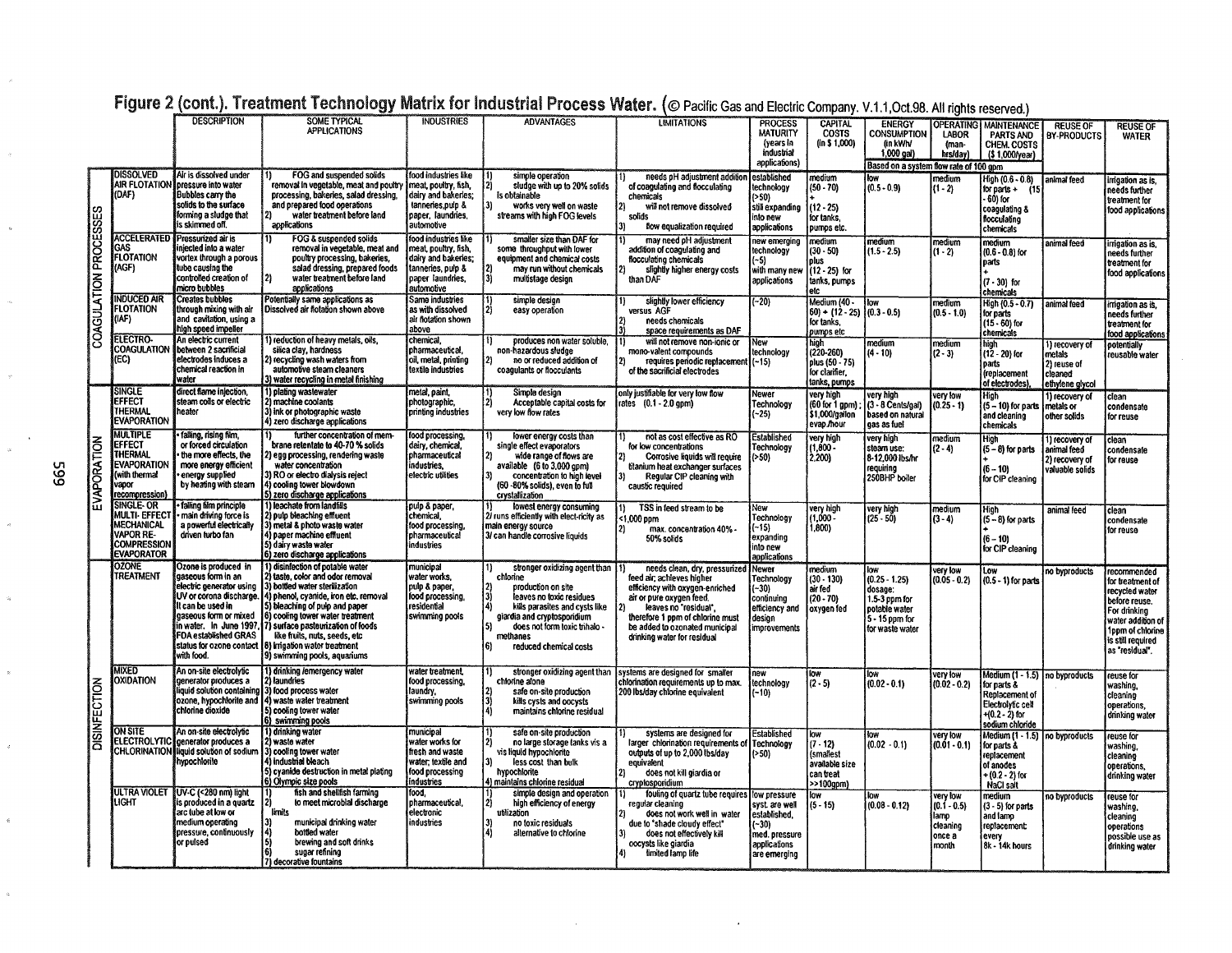The Matrix groups various technologies into families, such as membrane processes, evaporation technologies, and disinfection, etc. Within each family, the Matrix lists three or more specific treatment methods. Across the top of the Matrix are columns that characterize industries in which the method is used, advantages and limitations, and ranges of typical capital and operating costs.

Prior to the review of membrane process, TVG had tested several biological treatment systems including yeast fermentation and a bio-trickling filter. High capital and operating cost, particularly high energy consumption made these biological systems unattractive, e.g., one proposal which was considered to be the next best alternative estimated a total power usage of over 6 million kWHr/Year.

#### Methodology

The goals for the new membrane system are that it is cost-effective, easy to maintain and operate, and has no environmental impact. As the operator of the MTDU, CIFAR oversaw and conducted the tests involving various membranes on several process waste streams at the Oberti olive plant.

Based on test or demonstration results and technical information provided by membrane manufacturers and the collaboration research staff, a preliminary system design was developed. To achieve a zero-discharge scheme, the identification of a reliable source for viable use of the by-product concentrate was performed. Risk assessment and economic analysis were also conducted.

#### Results

#### *Technical and Engineering Design -*

After the completion of thirteen in-plant demonstrations together with CIFAR's and EPRI's experience in membrane technology, it was recommended that ultrafiltration followed by reverse osmosis would offer the most promising design to treat and recover Oberti olive plant process water.

The first prototype design was the implementation of a brineless grader, a prescreen, holding tank, ultrafiltration (UF), reverse osmosis (RO), followed by evaporation.. In particular, the following steps were undertaken:

- **II** The reduction of salt in the process by incorporating a brineless grader.
- The use of a 50-75 micron screen to remove larger suspended solids.
- **III** The incorporation of a holding tank to isolate the membrane system from process flow fluctuations.
- <sup>m</sup> The sequential use ofUF and RO to stepwise remove particulates and dissolved solids. An UF spiral wound membrane will be utilized.
- The shipment of concentrate from the evaporator to one of several leading animal feed formulators.

Specifications based on the prototype design were compiled and a pilot installation was completed as shown in Fig. 3, except that the charcoal filter was added later during start-up in order to remove the build up of a non-hazardous material, methyl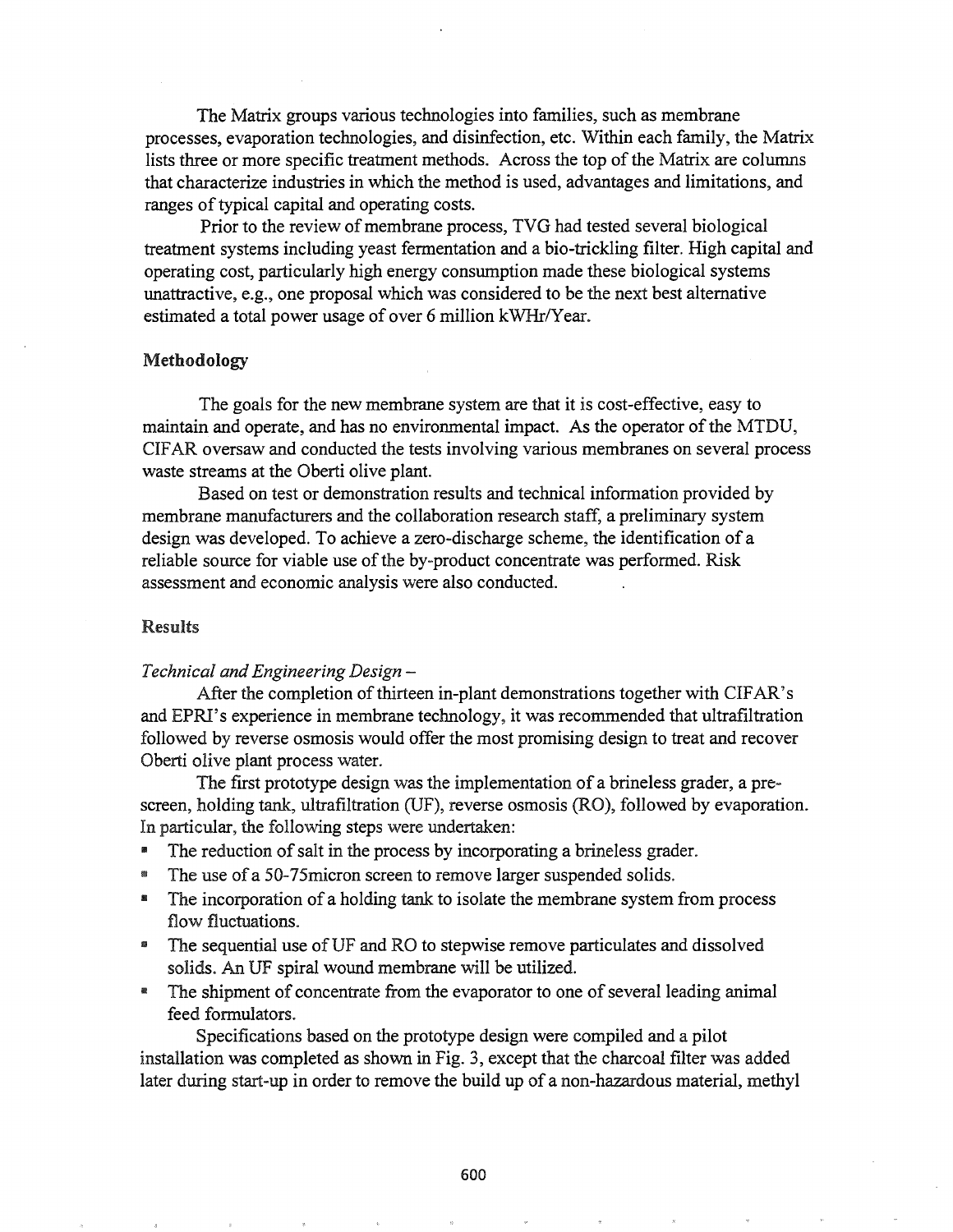phenol, which affects the taste quality of the canned olives. The design incorporated the following parameters:

- Feed rate to the UF system = 900 gpm with a concentration factor of  $20X$ .
- Acceptable Feed Composition to the UF system comprises of:
	- $\Box$  Free Oil & Grease  $\leq 30$  ppm
	- Cl BOD <1,700 ppm
	- $\Box$  TDS  $\leq$ 3,700 ppm
	- $\Box$  TSS  $\bigotimes$  210 ppm
	- $\Box$  Chloride  $\leq$ 300 ppm
	- $\Box$  Carbonate/Bicarbonate <1,500 ppm
	- CJ Sodium 1,000-2,000 ppm
- System Operating Temperature Range is 55-85 deg F.

Follow-up operating experience and trouble-shooting effort was used to evaluate and develop the ultimate optimal system configurations that addressed the various risk assessment concerns:

- Proper sizing of the prescreen to prevent excessive fouling of the UF membranes.
- Optimal frequency of cleaning-in-place of the UF membrane to maximize the performance and life expectancy of the UF membranes.
- IIII Sufficient removal of oils to prevent the irreversible fouling of the RO membranes by installation of a clarifier or other oil removal units
- <sup>144</sup> Monitoring system to allow immediate detection and warning of a membrane failure.



Figure 3: Schematics of Zero-Discharge Process Water Recovery System

The membrane system treats and recovers on the average 500,000 gallons per day of process water and produces 50,000 lbs. of animal feed. It is estimated that, at full capacity, the system can treat  $900,000$  gallons of process water in which  $720,000$  gallons are reclaimed for reuse and 10,000 gallons are released as moisture content in the 90,000 lbs. of animal feed produced.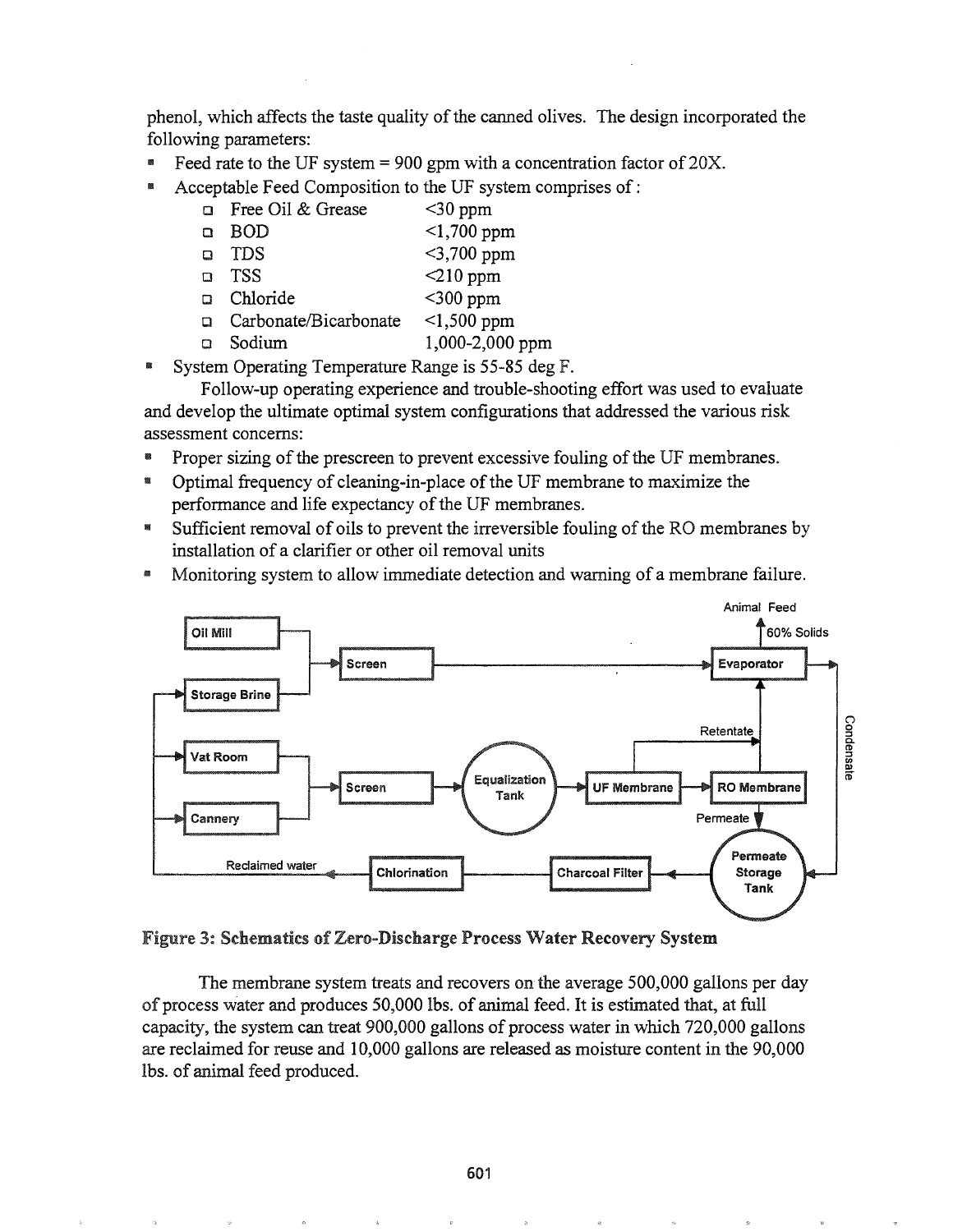## *Economic Analysis and Environmental Considerations-*

The original design based on the best alternative was a biological treatment system including a yeast fermenter, a bio-trickling filter, box dryer, and an aerobic wastewater treatment unit. The membrane system installed has lower capital cost and more cost-effective operating and maintenance expenses. A summary of the economic analysis is presented in Fig. 4.

|                            | <b>Biotreatment System</b> | Membrane System       |
|----------------------------|----------------------------|-----------------------|
| Capital Cost               | $$13-$15$ million          | \$8 million           |
| Gas Usage                  | 3,453,000 therms/yr        | $1,560,000$ therms/yr |
| <b>Electricity Usage</b>   | 7,900,000 kWh/yr           | 5,541,600 kWh/yr      |
| <b>Gas Savings</b>         | n/a                        | 244,000 therms/year   |
| Gas Savings @ \$0.25/therm | n/a                        | \$61,000/year         |
| <b>Electricity Savings</b> | n/a                        | 3,500,000 kWh/year    |
| Elec. Savings @ \$0.08/kWh | n/a                        | \$189,000/year        |

#### Figure 4: Summary of Economic Analysis

The new membrane system offered several environmental benefits which include:

- Recovering and reuse of up to 800,000 gallons of water per day which helps preserve the valuable natural resource of water.
- **m** Continuing plant operation without the use of evaporation ponds which eliminates the potential release of undesirable brine to the groundwater..
- <sup>m</sup> Replacing the otherwise best alternative of a biological treatment system. The resulting energy savings eliminate the need to burn the equivalent amount fossil fuels for power generation, thereby conserving the natural fuel resource and reducing the corresponding emissions of NO<sub>x</sub> and CO<sub>x</sub> gases.

#### **Discussion**

It is noteworthy that the development and installation of the membrane system was supported by a \$400,000 grant from the U.S. Department of Energy with the support of the California Energy Commission (CEC), a \$250,000 grant from the California Trade and Commerce Agency; and a collaboration funding from the Pacific Gas and Electric Company. In addition, the Madera County Economic Development Commission helped TVG procure an \$8.1 million bond.

From the conceptualization to the installation, start-up and optimization phase of the zero-discharge membrane system, the commitment from the project team members to work with suppliers, regulators, researchers and community authorities is critical for the ultimate success. Technical barriers were overcome by the addition of the charcoal filter, dissolved air flotation unit and the fine-tuning of the membrane cleaning process.